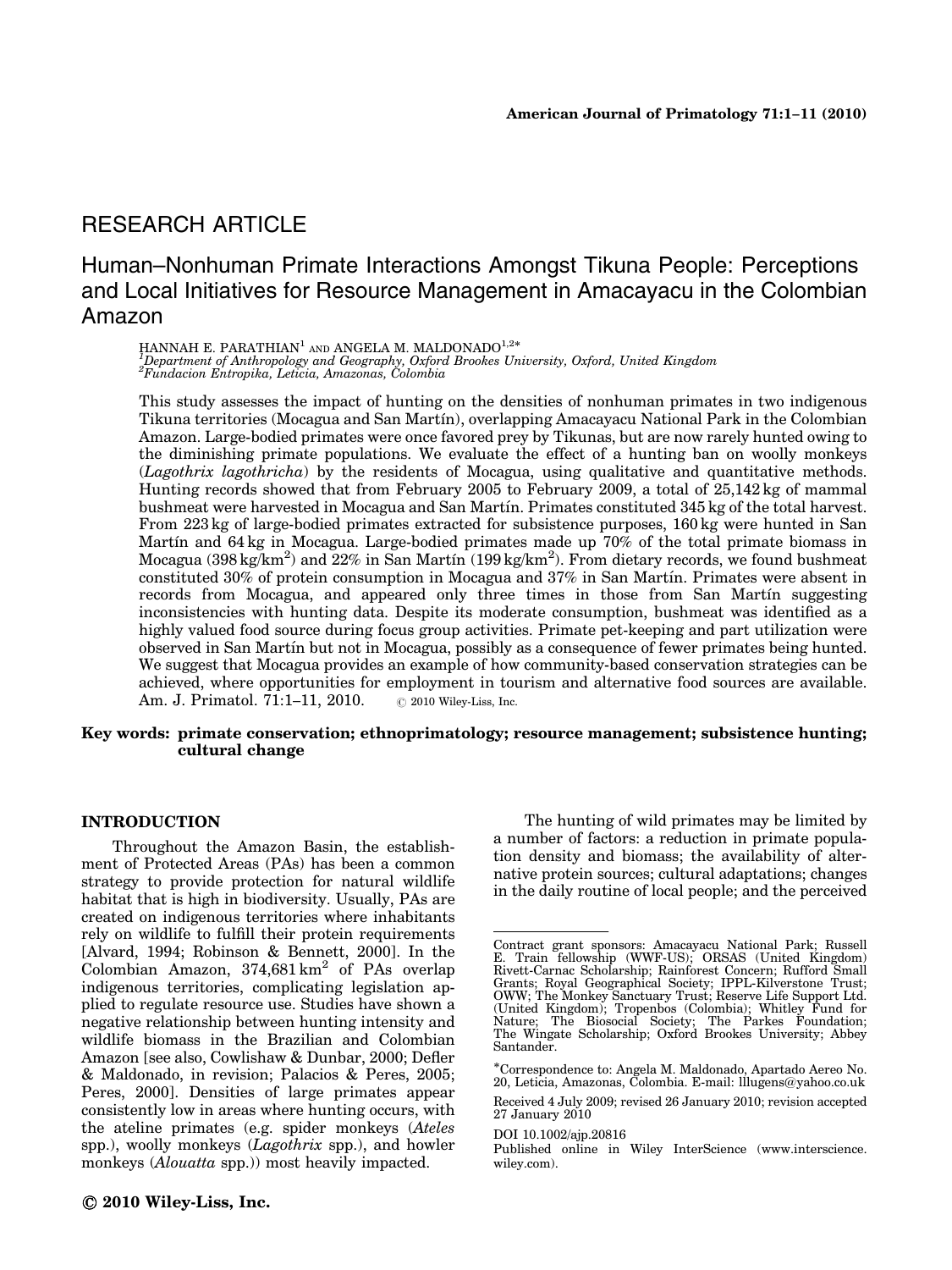economic benefits gained by protecting wildlife. Although nonhuman primate densities must be assessed in areas where humans and primates coexist, such data have limited conservation value without an understanding of the significance of primates in local peoples' lives [Hill, 2002]. Primates are captured or hunted by humans for various uses, such as prey items, pets, ingredients in traditional medicines, parts in arts and crafts, and as subjects of biomedical research [Fuentes, 2006]. Human's use for and perceptions of primates are created by the cultural setting in which they exist. For example, Sponsel et al. [2002] report that male macaques are captured and trained in parts of southern Thailand to pick coconuts, whereas in Asia and Africa apes are considered important status pets [Fuentes, 2006], as well as being heralded significant flagship species for conservation [Dietz et al., 1994]. These varied and complex connections form an intricate web of human–primate interactions and thus should be approached with an equally dynamic and multifaceted stance [Fuentes, 2006].

In this article, we present a preliminary assessment of a hunting ban on Lagothrix lagothricha, implemented by one community located inside Amacayacu National Park (ANP), Colombia. Primate density, biomass estimates, and extracted biomass are compared at two Tikuna communities where local hunting practices differ. Hunting pressure is influenced by ecological, biological, and cultural factors; thus, we consider the local situation from biological and anthropological point of view [Cormier & Urbani, 2008; Sponsel, 1997], using a variety of qualitative and quantitative methods. People's perceptions of primates are explored, in order to gain a more complete understanding of human–primate interactions and to determine the inclination for sustainable resource management by the local people.

## METHODS

## Study Site

ANP is the only PA located in the extreme southern part of Colombia (Colombian Amazon trapezium) at  $3^{\circ}02' - 3^{\circ}47'$ S and  $69^{\circ}54' - 70^{\circ}25'$ W in the municipality of Leticia, Amazonas department. It covers an area of  $2,935 \text{ km}^2$ , comprising highly seasonal rainforest located mainly on terra firme oligotrophic soils [Rudas et al., 2005] (Fig. 1). The precipitation distribution regime is unimodal biseasonal, with an annual average of 3,270 mm. The annual average temperature is  $26.2^{\circ}$ C and the average relative humidity is more than 86% [Rudas et al., 2005].

Fieldwork took place in the territories of two Tikuna indigenous communities, Mocagua (popula- $\text{tion} = 511$ ) and San Martin (population = 480), whose boundaries lie within the borders of ANP.

A research license was obtained from the Colombian Special Parks Unit (UEASPNN) for research to be carried out in the ANP. Signed permission was acquired from the people of Mocagua and San Martín agreeing for research to be conducted, with the inclusion of participants from the aforementioned communities and for data to be used in any subsequent publications. Anthropological protocols followed the ethical guidelines proposed by the Association of Social Anthropologists in the United Kingdom and Commonwealth for Good Research Practice (March 1999).

The predominant ethnicity in Mocagua and San Martín is Tikuna, with a minority of Cocama and Yagua ethnic groups [PNNA, 2006]. San Martín and Mocagua provide a comparison of two communities undergoing different rates of environmental and cultural change. Mocagua's strategic geographical location, next to the visitor's lodge in ANP, brings steady economic benefits to local people through work in tourism and research. San Martín is located 13 km from the visitor's lodge, and owing to high fuel costs and limited transport availability, access is often difficult resulting in fewer benefits from tourism.

Under Colombian legislation, subsistence hunting by indigenous people is permitted inside PAs while commercial hunting is illegal [PNNA, 2006]. In the ANP, Mocagua is the only community to have implemented the hunting ban on woolly monkeys. The ban was initiated in 2003 as part of an environmental management strategy, undertaken by six indigenous communities located nearby or inside ANP, in collaboration with Dr. Sara Bennett. Since 2005, Dr. Bennett has managed a primate rescue center next to the visitor's lodge, with local employees from Mocagua [Bennett, 2000].

## Data Collection

#### Hunting assessment

Hunting pressure was determined by quantifying the total biomass extracted by hunters over a 48-month period, from February 2005 to February 2009, at the four sampling sites (Bacaba and Pucacuro in Mocagua, and Agua Blanca and Agua Pudre in San Martín). Local coordinators kept a log of: hunted species, sex/age, weight, body measurement (centimeters), hunter's name, place of hunting event, who consumed or bought the meat, and price per kilo [Bodmer & Puertas, 2000]. In 2005, the collection of harvest data was conducted as semi-structured interviews  $(n = 46)$  by two local co-investigators, as requested by the Tikuna communities. In San Martín, the interviews were conducted in Tikuna language, whereas in Mocagua interviews were conducted mainly in Spanish, as the hunters from this community have a different ethnical background (e.g. Cocama and Yagua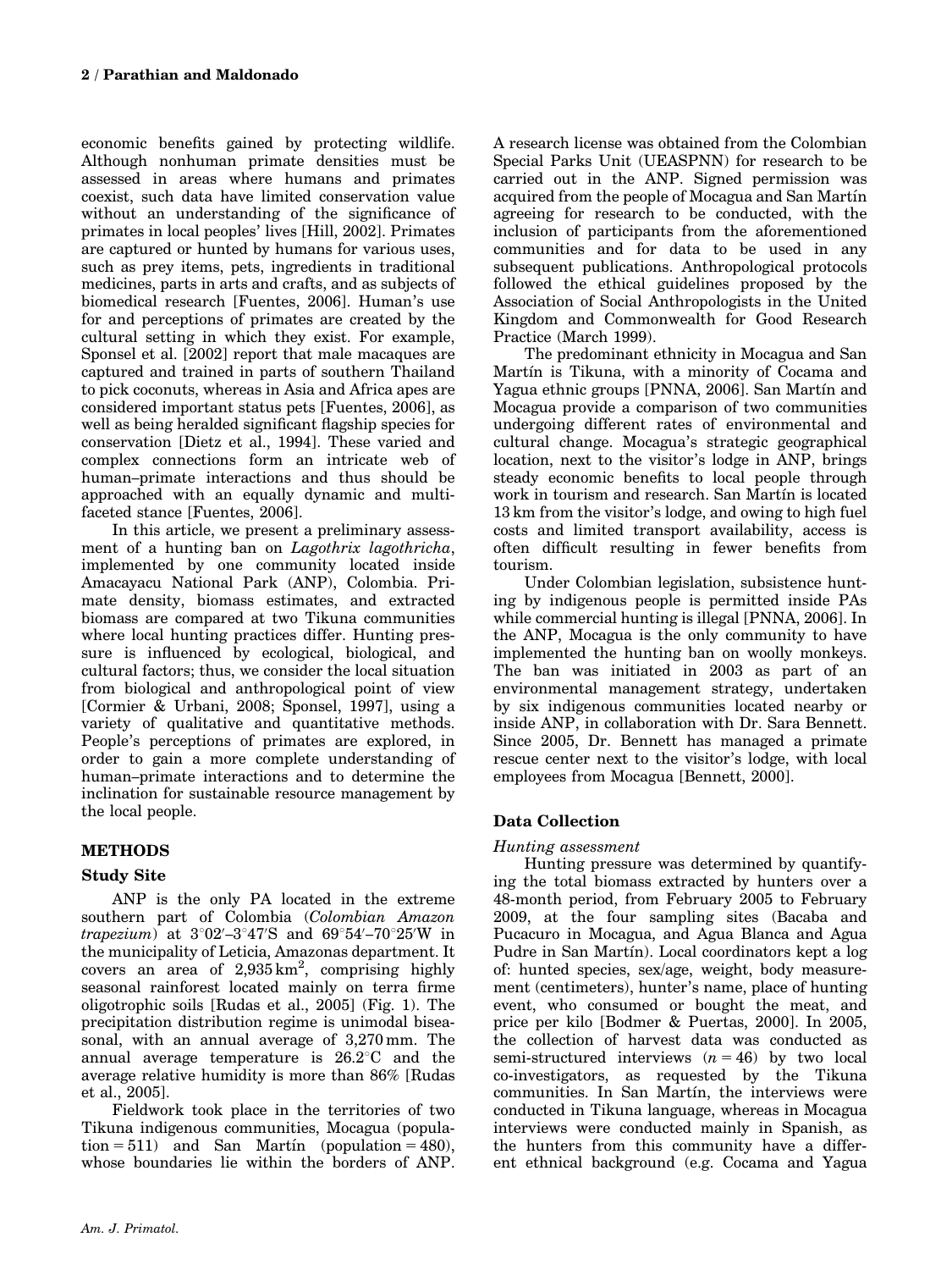

Fig. 1. Geographical location of sampling sites and communities in relation to the Amacayacu National Park, Southern Colombian Amazon.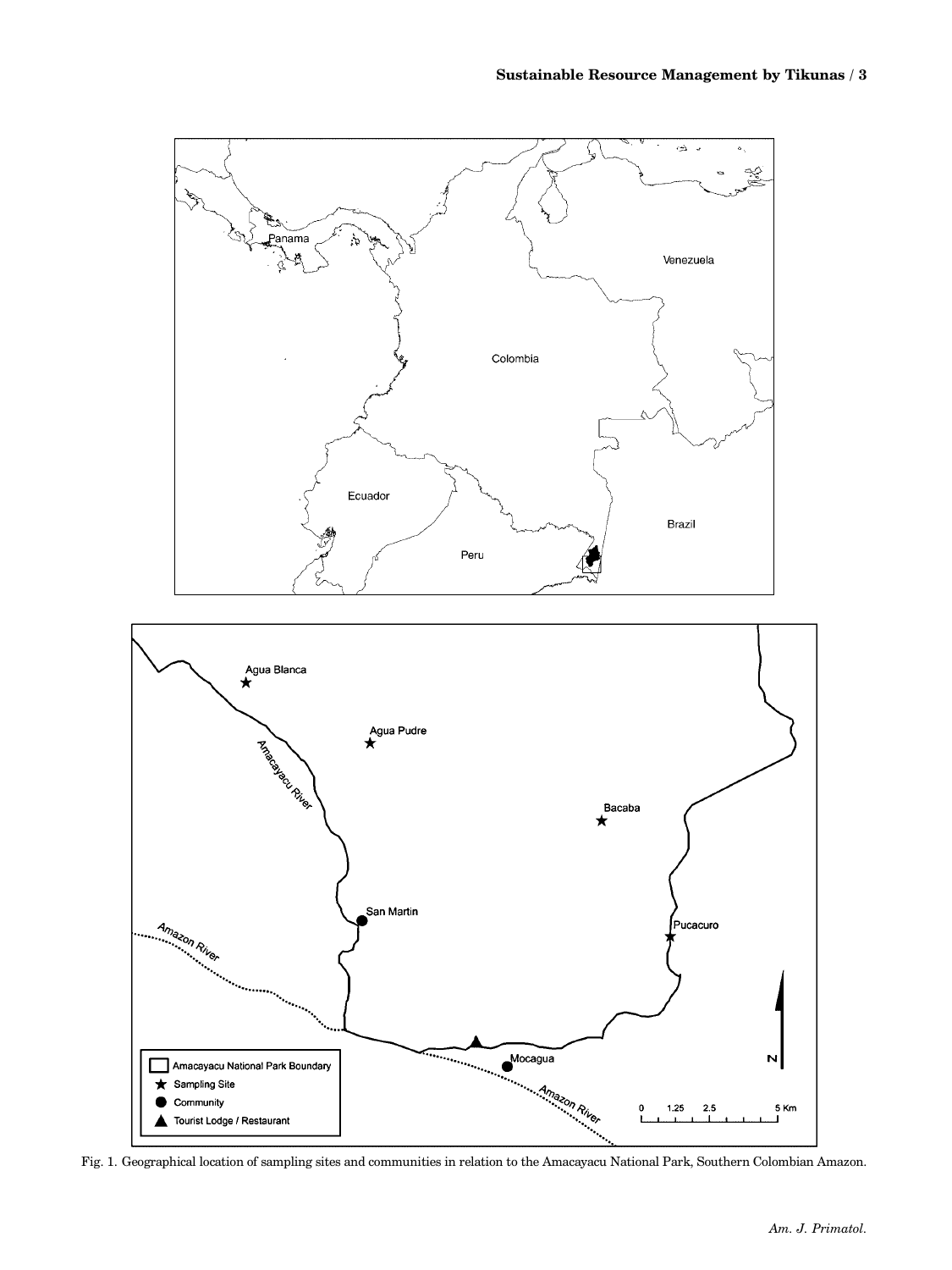indigenous groups). With the approval of local indigenous authorities, AM repeated 50% of the interviews in Spanish from 2006 to 2008, in order to triangulate the data elicited by the two local coinvestigators [Beebe, 1995]. Interviews were semistructured including a total of 31 questions, meaning they were flexible and allowed new questions to be brought up as a result of what the interviewee said. Each interview lasted an average of 45 min.

Quantitative criteria for ranking hunting sites included the total biomass of game species extracted by hunters at each site and number of hunting trips. Thus, hunting pressure was ranged from 1 (lowest hunting pressure) to 4 (highest hunting pressure) [Peres & Dolman, 2000] (Table I).

#### Census techniques

Following standardized census protocols [Buckland et al., 2001; Peres, 1999], line transects were conducted on a monthly basis over a period of 36 months from June 2005 to June 2008, to assess primate densities at the four sampling sites. Data were collected for a total of 203 days of effective fieldwork and a total walked distance of  $2,067 \text{ km}$  (Mocagua = 1,117 km and San  $Martin = 950 \text{ km}$ . A total of 14 transect lines more than 57 km were monitored: 8 transects of 4km in Mocagua and 6 transects of 4–5 km in San Martín.

Information recorded included: climatic conditions, date, time, primate species, group size, perpendicular distance to the center of the group (when possible) or perpendicular distance to the first animal sighted, height of primate group above ground, location along the trail, and detection cue. Additional information, such as group composition, activity (traveling, foraging, resting, social behavior), diet, and association with other species, was recorded when possible. Census speed was 1.2 km/hr and observers stopped every 100 m to listen and look around. Censuses were cancelled when it rained.

### Dietary assessment

Dietary logs were recorded by women in Mocagua  $(n = 17$ , representing 14% of the adult female population) and San Martín ( $n = 23$ , representing 17% of adult females) from November 2007 to June 2009. Three to four female participants from different households in each community recorded protein intake on a daily basis, using a set of weighing scales to record the amount of meat and fish consumed in their home. Semi-structured interviews [Huntington, 1998] and group discussions [Morgan & Spanish, 1984] were carried out 2–3 times a week with the women, to elaborate on quantitative data and share ideas. Women's activities were conducted away from men to avoid male-dominated participation, which is common in indigenous communities [Richards, 2006]. It offered a chance to better understand each others perspectives, and revealed the collective insight of the group while preserving individual preferences [Threlfall, 1999].

#### Species use

Study participants were split into four focus groups in each community. These were: children aged 5–14 years, males aged 15–59 years, women aged 15–59 years, and village elders aged  $60+$  years (Table II). Participants were asked to make lists of wild and

TABLE I. Quantitative Criteria Used to Rank the Hunting Pressure at Different Sites

| Study site [coordinates]                                                           | Total frequency of<br>hunting trips | Total extracted<br>biomass (kg) | Distance from<br>nearest village (km) | Hunting<br>pressure rank |
|------------------------------------------------------------------------------------|-------------------------------------|---------------------------------|---------------------------------------|--------------------------|
| Bacaba $[3^{\circ}45'$ S, 70'13'W]-MOC <sup>a</sup>                                | 113                                 | 2.957                           | 11.6                                  |                          |
| Pucacuro [3°47'S, 70°12'W]-MOC                                                     | 165                                 | 3,657                           | 7.8                                   |                          |
| Agua Blanca [ $3^{\circ}41^{\prime}$ S, $70^{\circ}20^{\prime}$ W]-SM <sup>b</sup> | 180                                 | 6,139                           | 12.5                                  |                          |
| Agua Pudre $[3^{\circ}43'S, 70^{\circ}18'W]$ - SM                                  | 369                                 | 13,956                          | 6.7                                   |                          |

a MOC: Mocagua. bSM: Martín.

|                         |  | TABLE II. Focus Group Participant Demographics, Mocagua $(n = 511)$ and San Martín $(n = 480)$ , Southern |  |  |  |  |
|-------------------------|--|-----------------------------------------------------------------------------------------------------------|--|--|--|--|
| <b>Colombian Amazon</b> |  |                                                                                                           |  |  |  |  |

|             |           |                  | Mocagua                        |                  | San Martín      |
|-------------|-----------|------------------|--------------------------------|------------------|-----------------|
| Focal group | Age group | $\boldsymbol{n}$ | $%$ of population <sup>a</sup> | $\boldsymbol{n}$ | % of population |
| Children    | $5 - 14$  | 70               | 31                             | 44               | 18              |
| Males       | $15 - 59$ | 12               | 8                              | 6                | 6               |
| Females     | $15 - 59$ | 17               | 15                             | 23               | 19              |
| Elders      | $60+$     | 11               | 52                             | 17               | 74              |
| Total       |           | 110              | 22                             | 90               | 19              |

a Data from Reyes [unpublished].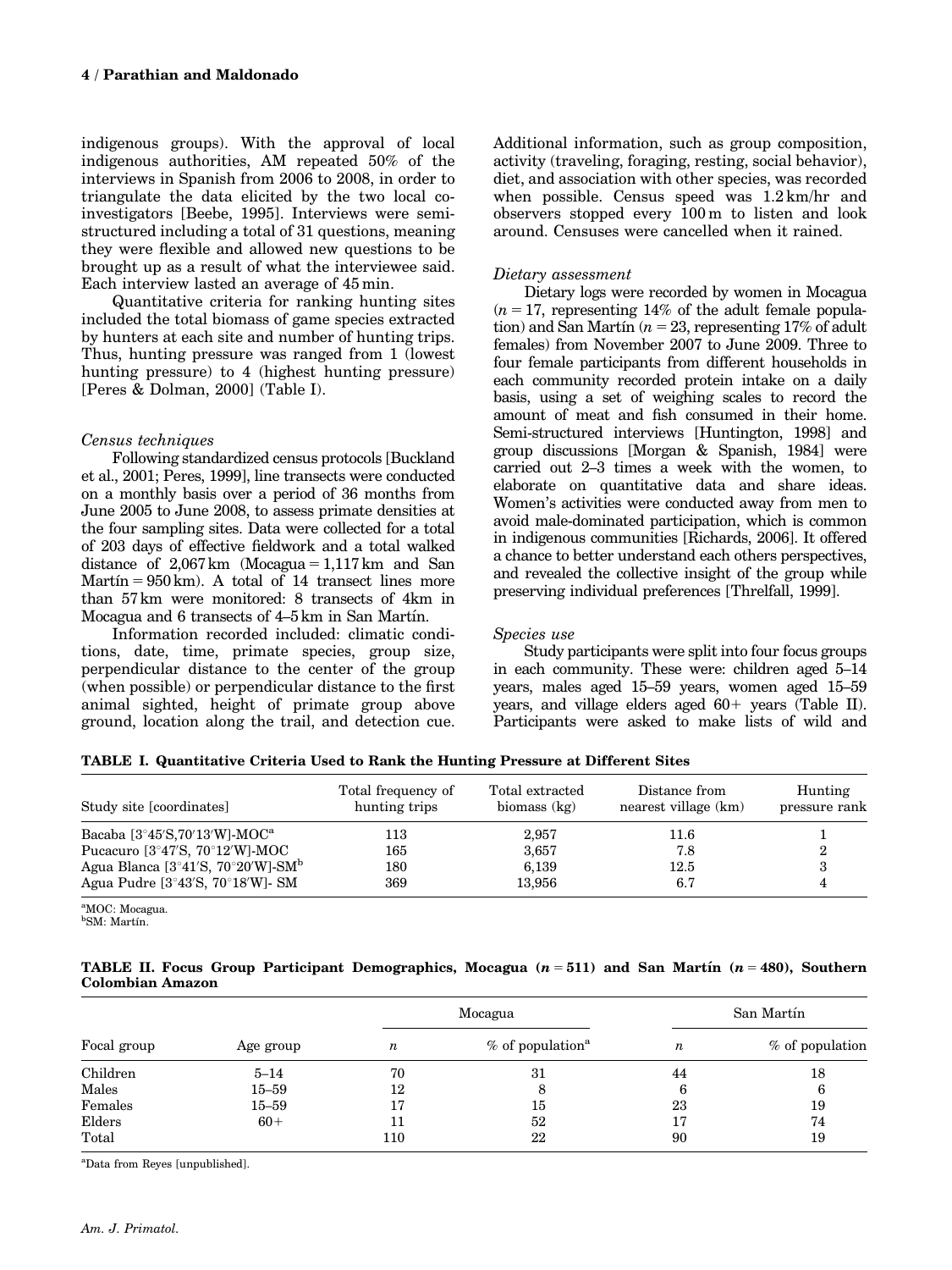domestic animals under six categories to determine the uses and importance of vertebrate taxa (mammals, birds, fish, reptiles, and amphibians) [Mena et al., 2000]. Categories were chosen according to their relevance in Tikuna life. These were food, pets, medicine, crafts, tourism, and folklore. To eliminate discrimination through illiteracy during these activities, pictorial charts were made using pictures of a selection of animals present in the area [Sheyvens & Storey, 2003]. It was ensured that at least one person in each group was able to write. They were nominated scribe when compiling the lists. At the end of each session, all the main points were summarized and fed back to the group, offering an opportunity for knowledge sharing and discussion [Morgan & Spanish, 1984].

#### Participant observation

Occurrences of human–primate interactions in the home (e.g. pet-keeping, use in traditional medicines, and crafts) and forest (e.g. during hunting trips and expeditions with tourist groups) were recorded through direct observation and participation by HP. This method allowed the researcher to become acclimated to the cultural setting, build rapport with informants, and understand local culture from the insider's perspective [Collings, 2009]. Semi-directive interviews [Huntington, 1998] during social visits acted as a catalyst for relaxed discussions with children and young people, men, women, and village elders. This approach encouraged people to talk openly about social, cultural, and economic influences, and provided a context from which to analyze data sets.

#### Data Analysis

#### Estimates of population densities

From data obtained during the line transect surveys, only visual detections were included in analyses, with the exception of howler monkeys, a species for which acoustic cues are the most effective method of detection owing to their cryptic habits in Amazonia [Defler & Pintor, 1985]. Data were analyzed with the software DISTANCE 5.0, using the halfnormal and uniform models with cosine adjustment [Buckland et al., 2001; Thomas et al., 2005]. When observation numbers were greater than 20, unstratified analyses were derived [Buckland et al., 2001].

With sample sizes of less than 20, all the observations for each species were pooled in order to post-stratify the global model to derive new detectability models and therefore new density estimates by site [C. Peres, personal communication]. In order to improve the reliability of the estimates, perpendicular distances were truncated in order to avoid outliners. The truncation was based on the lowest Akaike's Information Criterion values and the best fit of curve. In most cases, truncation was made at 10% [L. Thomas, 2009, personal communication].

In order to obtain average population densities (ind/km<sup>2</sup> ) at each site, group densities derived from DISTANCE 5.0 were multiplied by the mean group size calculated from reliable group counts. Following Peres [1993, 1997], biomass was calculated by multiplying 80% of adult body weight, estimated as the midpoint of the average weights reported in Emmons [1999] and Peres [1997] for males and females. Diurnal primate species were ordered by increasing adult body mass and were grouped in three size categories:

Small-bodied species  $(<1.5 \text{ kg})$ : Pygmy marmoset (Cebuella pygmaea), black-mantled marmoset (Saguinus nigricollis), squirrel monkey (Saimiri sciureus), and titi monkey (Callicebus torquatus).

Medium-bodied species (1.5–4.0 kg): Saki monkey (Pithecia monachus) and white fronted capuchin (Cebus albifrons).

Large-bodied species  $(>4 \text{ kg})$ : Red howler monkey (Alouatta seniculus) and woolly monkey (L. lagothricha) [Peres & Dolman, 2000].

#### RESULTS

#### Harvest of Primates and Dietary Assessment

A total of 2,101 hunting events were registered at Mocagua and San Martín, with a total extracted biomass of 26,708 kg. Mammals represented 94% of the total extracted biomass, whereas birds and reptiles represented only 2 and 4%, respectively. From the total harvest of mammals (1,713 kg) (Table III), only

TABLE III. Total Harvest of Mammals at Mocagua and San Martín, ANP, Presented by Mammal Order

|                    |               | Mocagua                         |               |                         | San Martín    |                           |
|--------------------|---------------|---------------------------------|---------------|-------------------------|---------------|---------------------------|
| Order              | Total harvest | Total extracted<br>biomass (kg) | No. harvested | Harvest<br>biomass (kg) | No. harvested | Harvest<br>biomass $(kg)$ |
| Artiodactyls       | 350           | 8,383.1                         | 73            | 1,566.2                 | 277           | 6,816.90                  |
| Carnivores         | 88            | 361.3                           | 39            | 161.5                   | 49            | 199.80                    |
| Perissodactyls     | 65            | 7,358.0                         | 13            | 1,471.6                 | 52            | 5,886.40                  |
| Primates           | 94            | 345.1                           | 38            | 120.7                   | 56            | 229.20                    |
| Rodents            | 936           | 7,299.2                         | 309           | 2,453.5                 | 627           | 4,845.70                  |
| <b>Xenarthrans</b> | 180           | 1,395.1                         | 74            | 459.6                   | 106           | 935.50                    |
| Total              | 1,713         | 25,141.8                        | 546           | 6,233.1                 | 1,167         | 18,913.50                 |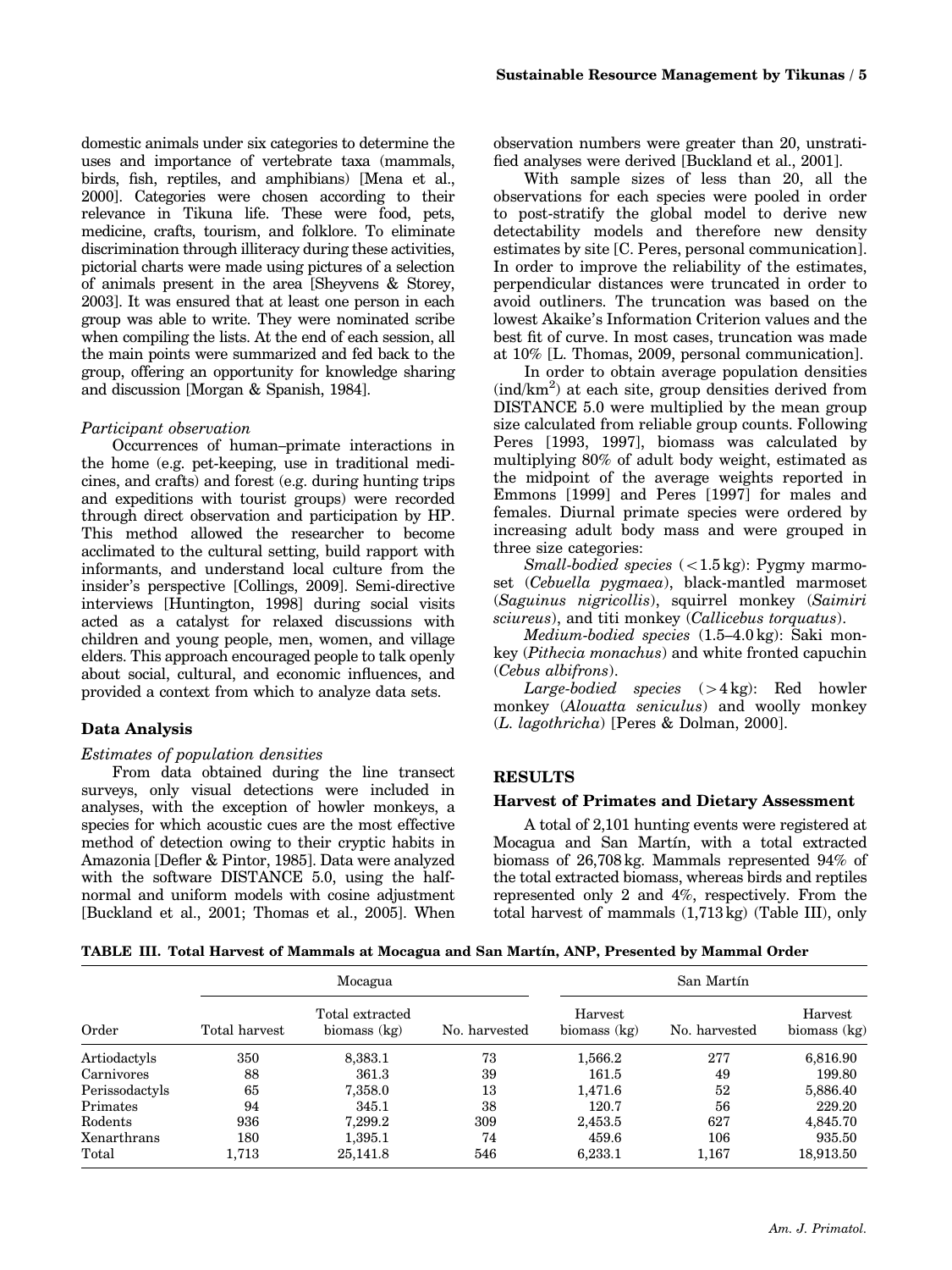| TABLE IV. Primates Harvested from February 2005 to February 2009 in Mocagua and San Martín, ANP |                        |                |                                                       |                   |                |                              |             |                     |                                      |                         |                        |
|-------------------------------------------------------------------------------------------------|------------------------|----------------|-------------------------------------------------------|-------------------|----------------|------------------------------|-------------|---------------------|--------------------------------------|-------------------------|------------------------|
|                                                                                                 |                        |                |                                                       |                   |                | Hunted monkeys by study site |             |                     | Extracted biomass by study site (kg) |                         |                        |
|                                                                                                 |                        | Total          | Total extracted                                       | San Martín        |                |                              | Mocagua     |                     | San Martín                           |                         | Mocagua                |
| Primate species                                                                                 | Average body<br>weight | harvest        | biomass (kg)                                          | Æ                 | $\overline{A}$ | BAC                          | PUC         | AB                  | $\overline{A}$                       | BAC                     | PUC                    |
| $Small$ body size $(<$ 1.5 $kg$ )                                                               |                        |                |                                                       |                   |                |                              |             |                     |                                      |                         |                        |
|                                                                                                 | 0.6                    |                |                                                       |                   | ю              |                              |             |                     | 0.4<br>ಐ.ಎ                           |                         |                        |
| Saguinus nigricollis <sup>a</sup><br>Saimiri sciureus <sup>a</sup>                              | $\overline{4}$         |                | 3.4<br>15.4                                           |                   | అ              | $\mathbf{\Omega}$            | ၊ က         | $\frac{0}{0}$       |                                      | 0.8                     | $0.6$<br>4.2           |
| Medium body size (1.5-4.0kg)                                                                    |                        |                |                                                       |                   |                |                              |             |                     |                                      |                         |                        |
|                                                                                                 | ڢ                      | ଅ              |                                                       |                   | ∞              | ∞                            |             |                     |                                      | 12.8                    | 3.2                    |
| Aotus spp.<br>Callicebus torquatus                                                              |                        | ≌              | 2<br>22 32 32<br>23 32 32                             |                   | F.             |                              | ິດ ກ        | 000<br>4000<br>4000 | $23.0$<br>$21.2$<br>$7.0$            | $4.6$<br>$7.0$<br>$7.0$ |                        |
| Pithecia monachus                                                                               |                        |                |                                                       | っ                 | 4              | $\alpha$ $\alpha$ $\alpha$   |             |                     |                                      |                         |                        |
| Cebus albifrons                                                                                 |                        |                |                                                       | $\mathbf{\Omega}$ | Z              |                              | $\mathbf r$ |                     |                                      |                         |                        |
| Large body size ( $>4.0$ kg)                                                                    |                        |                |                                                       |                   |                |                              |             |                     |                                      |                         |                        |
| Alouatta seniculus                                                                              |                        | $\frac{8}{1}$  |                                                       |                   | ග              | ↤                            | S           | 0.0                 |                                      |                         |                        |
| Lagothrix lagothricha                                                                           | 9.6                    | $\frac{2}{1}$  | $\begin{array}{c} 108.0 \\ 15.2 \\ 345.1 \end{array}$ | က တ               | $\infty$       |                              |             | 28.8<br>42.2        | 54.0<br>76.3<br>184.2                | ಂ ಅ. ಇ<br>ನ ೧ ಅ         | 0.0 ឆ្នាំ<br>១.0 ឆ្នាំ |
|                                                                                                 |                        | $\mathfrak{B}$ |                                                       |                   | 47             | ಷ                            | $\Xi$       |                     |                                      |                         |                        |
| Total per community                                                                             |                        |                |                                                       | 56                |                |                              | 38          |                     | 226.4                                |                         | 118.7                  |
| "Weight obtained from Emmons [1999].                                                            |                        |                |                                                       |                   |                |                              |             |                     |                                      |                         |                        |

94 primates were registered, with an extracted biomass of 345 kg (Table IV). Hunting records included only bushmeat eaten in the communities, excluding hunting by outsiders, loggers, consumption during hunting trips and meat sold to the nearest municipality, Puerto Nariño. Primates were absent from corresponding dietary records in Mocagua and appeared on only three occasions in records supplied by San Martín, suggesting some inconsistencies with hunting data. Bushmeat consumption comprised 30% of the local diet in Mocagua and 37% in San Martín. This is relatively low in comparison to fish which represented  $>60\%$  for both communities (Table V). Subjects identified bushmeat as a highly valued food source in both communities, despite its moderate consumption indicating resource harvest may be driven by availability rather than preference. Participants reported that food was the most important use for local vertebrates. Bushmeat accounted for 79 and 84% of the items on the list of species identified as "food" by focus groups from Mocagua and San Martín, respectively (Table VI).

## Primate Communities and Population **Densities**

A total of 895 visual detections of primates were recorded at Mocagua and San Martín (Table VII). The aggregate population density at each community did not present significant differences. Primate population densities in Mocagua  $(183 \text{ ind/km}^2)$  and San Martín were very similar  $(179 \text{ ind/km}^2)$ . However, collective biomass showed marked variations between communities. Mocagua had a total primate biomass of 398 kg/km<sup>2</sup>, where large-bodied primates made up 70%, whereas large-bodied primates constituted  $22\%$  of the total biomass in San Martin  $(199 \,\text{kg}/\text{km}^2)$ .

#### Large-Bodied Species

Extracted biomass was estimated using the average body weight of hunted animals, including females and males from all age classes at Mocagua and San Martı´n.

using the average body weight of hunted animals, including females and males

estimated

Extracted biomass was

from all age classes at Mocagua and San Martín

In the large-bodied primate size class, estimated total densities at Mocagua were significantly higher than those at San Martín  $(43 \text{ and } 8 \text{ ind/km}^2)$ , respectively) (Fig. 2). Unexpectedly, the moderately hunted site (rank 2) at Mocagua (Pucacuro) contained the highest biomass across all sites (136 kg/km<sup>2</sup>). Densities of L. lagothricha at Pucacuro represented 43% of the total biomass of large-bodied primates. Mocagua accounted for 85% of the total aggregate biomass of large-bodied primates in overlapping areas at ANP. During the 33 months, L. lagothricha was detected only once at Agua Pudre (a heavily hunted site rank 4) (Table VII).

#### Primates as Food

Adult and child participants from both communities identified howler monkeys (A. seniculus) and woolly monkeys (L. lagothricha) as important food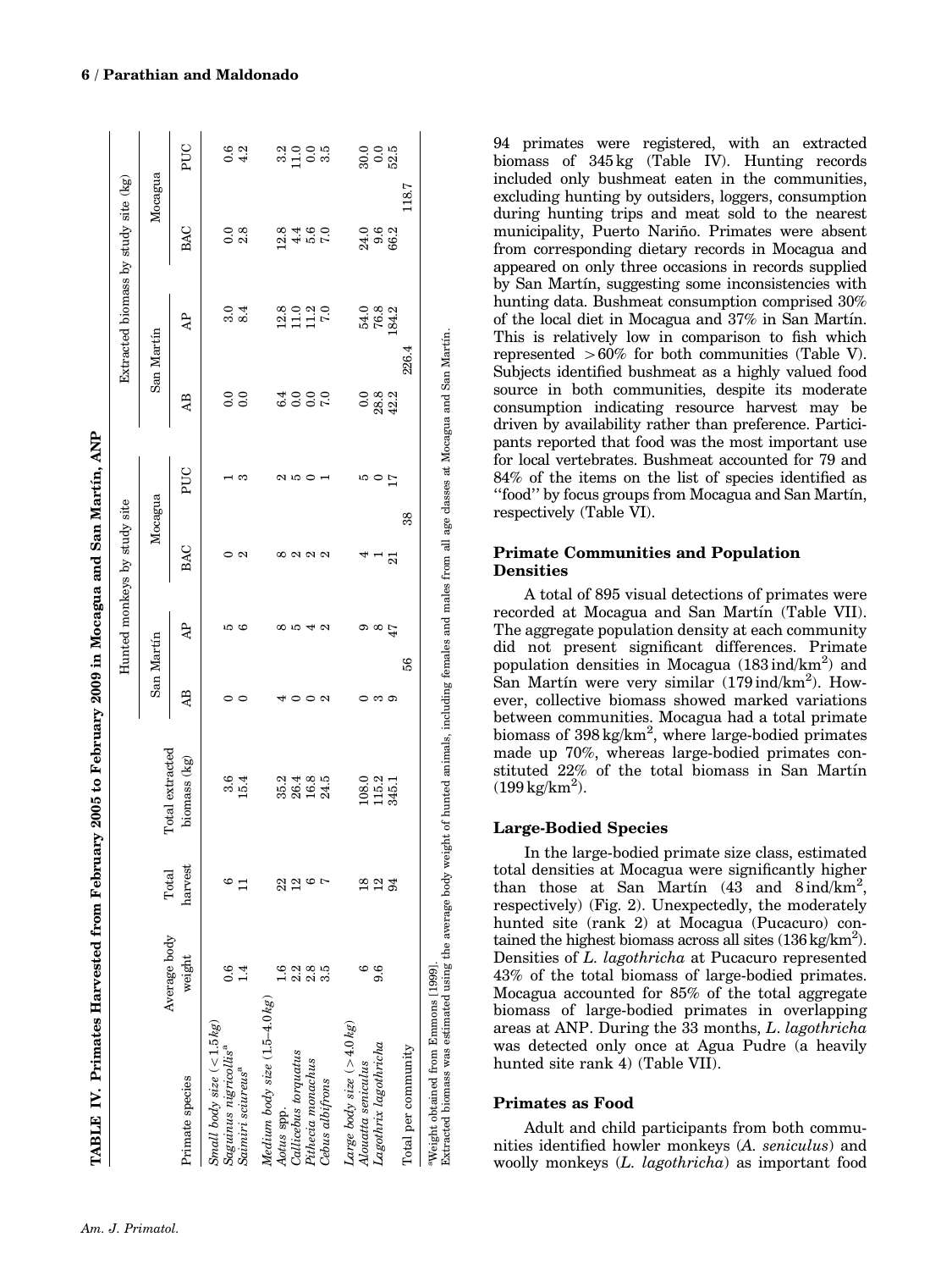sources during group exercises on species use. Dietary records showed no proof of either species being consumed during the research period, although L. lagothricha meat was observed being offered at a traditional ceremony on one occasion in San Martín. Primate meat was consumed very rarely in San Martin  $(n = 3)$  and never in Mocagua. During group discussions with women  $(n = 40)$ , the majority of participants suggested that primate meat is still considered an important protein source in the community, but people's diets are changing in accordance with resource availability. Kinkajous (Potos flavus), three-toed sloths (Bradypus variegatus),

TABLE V. Percentage of Protein Consumption in 40 Different Households in Mocagua  $(n = 17)$  and San Martin  $(n = 23)$  for 175 days, from November 2007 to February 2009

|            |      |      | Bushmeat % Fish % Domestic $\%$ <sup>a</sup> Other $\%$ <sup>b</sup> |     |
|------------|------|------|----------------------------------------------------------------------|-----|
| Mocagua    | 29.6 | 65.1 | 1.3                                                                  | 4.0 |
| San Martín | 36.7 | 61.4 | 1.7                                                                  | 1.1 |

a Domestic animals include chickens, pigs, and goats.

<sup>b</sup>Other includes bought produce, such as canned meat/fish and frozen chickens, etc.

and two-toed sloths (Choloepus didactylus) appeared in dietary records; yet, during group discussions with village elders in both communities  $(n = 28)$ , participants suggested these meats were traditionally considered ''inedible.''

#### Primates as Pets

During group activities monkeys, were identified as popular pets by participants from both communities  $(n = 200)$ ; yet, the only observations of "primate pet-keeping'' made during the study occurred in San Martín. Black-mantled tamarins (S. nigricollis) were by far the most frequently captured species. During informal conversations over the course of the study, a number participants  $(n = 11)$  from both communities talked about having had or having known someone who had reared woolly (L. lagothricha), howler (A. seniculus), owl (Aotus vociferans), and saki monkeys  $(P.$  monachus). The most recent incidences occurred in 2007 in San Martín. Followup discussions with individuals  $(n = 10)$  suggested that infant primates were usually kept as pets following the death of their mothers, which had, typically, been hunted for food.

TABLE VI. Percentage of Edible Species Identified as Valuable Sources by Participants from Mocagua  $(n = 110)$ and San Martin  $(n = 90)$  Listed According to Protein Type

|                            |                 |          | Focal groups from Mocagua |        |             |          |       | Focal groups from San Martín |         |              |
|----------------------------|-----------------|----------|---------------------------|--------|-------------|----------|-------|------------------------------|---------|--------------|
|                            | <b>Children</b> | Males    | Females                   | Elders | Overall $%$ | Children | Males | Females                      | Elders  | Overall $\%$ |
| Bushmeat %                 | 46              | $100\,$  | 81                        | 89     | 79          | 53       | 95    | 89                           | $100\,$ | 84           |
| Fish $%$                   | 44              | $\theta$ | 8                         |        | 16          | 43       | 3     | 9                            |         | 14           |
| Domestic <sup>a</sup> $\%$ | 9               |          |                           |        | Ð           | 5        |       |                              |         |              |

a Domestic animals include chickens, pigs, and goats.

|                                         |       | Density (groups/ $km^2$ ) |       |            | Density $(\text{ind}/\text{km}^2)$ |       |            |            |            | Biomass $(kg/km^2)$ |            |            |  |
|-----------------------------------------|-------|---------------------------|-------|------------|------------------------------------|-------|------------|------------|------------|---------------------|------------|------------|--|
|                                         |       | San Martín                |       | Mocagua    | San Martín                         |       | Mocagua    |            | San Martín |                     |            | Mocagua    |  |
| Primate species                         | AB    | AP                        | BAC   | <b>PUC</b> | AB                                 | AP    | <b>BAC</b> | <b>PUC</b> | AB         | AP                  | <b>BAC</b> | <b>PUC</b> |  |
| $Small(-1.5kg)$                         |       |                           |       |            |                                    |       |            |            |            |                     |            |            |  |
| Cebuella pygmaea                        | 0.10  | 0.58                      | 0.03  | 0.01       | 0.56                               | 3.28  | 0.15       | 0.56       | 0.05       | 0.31                | 0.01       | 0.05       |  |
| Saguinus nigricollis                    | 4.38  | 6.26                      | 6.86  | 5.47       | 23.21                              | 30.05 | 34.30      | 29.21      | 8.54       | 11.06               | 12.62      | 10.75      |  |
| Saimiri sciureus                        | 1.04  | 0.47                      | 0.70  | 0.57       | 24.55                              | 10.20 | 13.90      | 10.04      | 18.46      | 7.67                | 10.45      | 7.55       |  |
| Callicebus torquatus                    | 10.00 | 4.80                      | 2.24  | 2.30       | 31.20                              | 14.98 | 6.88       | 6.90       | 29.95      | 14.38               | 6.60       | 6.62       |  |
| Medium body size $(1.5-4.0 \text{ kg})$ |       |                           |       |            |                                    |       |            |            |            |                     |            |            |  |
| Pithecia monachus                       | 2.46  | 3.29                      | 3.80  | 1.46       | 9.84                               | 13.16 | 15.62      | 5.34       | 17.32      | 23.16               | 27.49      | 9.40       |  |
| Cebus albifrons                         | 0.78  | 0.42                      | 1.25  | 0.78       | 7.58                               | 2.52  | 11.51      | 5.11       | 16.98      | 5.64                | 25.79      | 11.44      |  |
| Large body size $(>4.0 \, kg)$          |       |                           |       |            |                                    |       |            |            |            |                     |            |            |  |
| Alouatta seniculus                      | 0.48  | 0.89                      | 2.43  | 1.48       | 1.80                               | 4.01  | 10.06      | 7.03       | 9.36       | 20.83               | 52.31      | 36.56      |  |
| Lagothrix lagothricha                   | 0.12  | 0.03                      | 0.80  | 0.87       | 1.77                               | 0.44  | 11.68      | 14.27      | 12.30      | 3.05                | 81.29      | 99.31      |  |
| Total                                   | 19.36 | 16.74                     | 18.11 | 12.94      | $100.51\,$                         | 78.64 | 104.10     | 78.46      | 112.96     | 86.10               | 216.56     | 181.68     |  |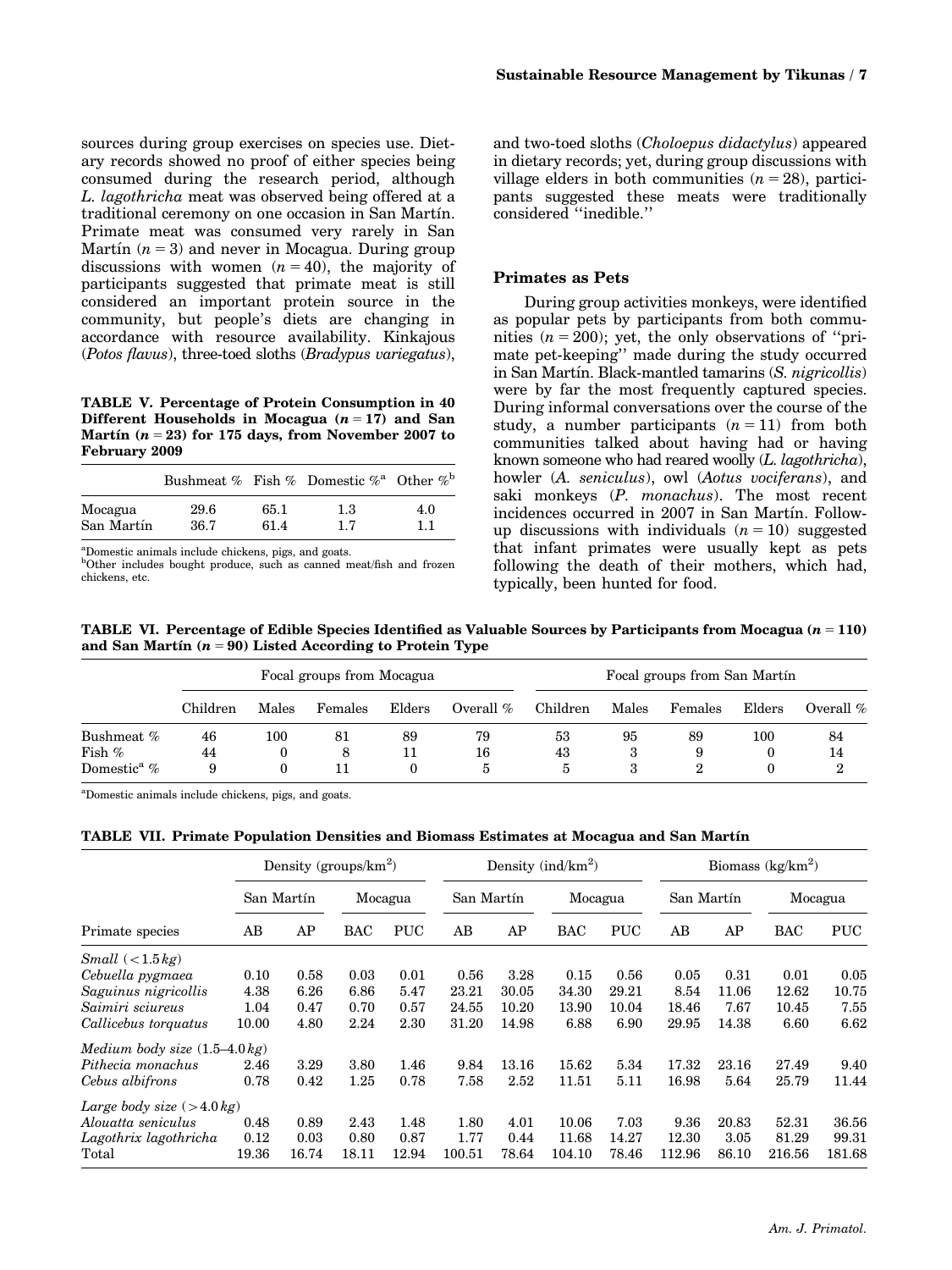

Fig. 2. Density and biomass of large-size primates at Mocagua (Bacaba and Pucacuro) and San Martı´n (Agua Blanca and Agua Pudre), Southern Colombian Amazon.

## Primates in Medicine and Crafts

Adult  $(n = 58)$  and child participants  $(n = 111)$ from San Martín and Mocagua described primate pelts being dried and stretched to make traditional drum skins, during focus group activities. Drummaking was observed on two occasions in San Martín using skins from P. monachus, but never in Mocagua. Informants from Mocagua said that most people do not know how to make or play drums and, therefore, no longer use animal skins for this purpose. The only other utilization of monkey parts, referred to during this exercise, was the use of howler monkey throat sacs as a medicinal cure for laryngitis, but there was no evidence that this activity still takes place in either community.

#### Primates in Tourism

Participant responses and our observations suggest that tourism is one of the most important economic opportunities for local people in the area. Local people are aware of the benefits of conserving wildlife and children are learning about conservation in schools. Focus groups of all ages and from both communities classified primates as being important for local tourism, recognizing the possible economic gain in protecting wildlife and attracting tourists to the area. During class discussions in Mocagua, children suggested monkeys were popular with tourists because people liked to see animals they could not encounter at home, and monkeys are not dangerous or ugly unlike some species, such as jaguars (Panthera onca), boas (Boa constrictor), and frogs (e.g. Phyllomedusa spp.). Several children in Mocagua proceeded to express an understanding of biological conservation, commenting on the survival of primates and forest conservation.

## Primates in Folklore

It was suggested by some participants that nonhuman primates still hold a significant place in Tikuna culture, particularly for elders. Village elders spoke about the importance of sustaining primate populations with respect to traditional beliefs and folkloric representation. One example, provided by a village elder from San Martín, was the key role of primates during the *Pelazon* ceremony—a festivity to celebrate the first menstruation of young women in the community. To initiate the ceremony, a member of the community, adorned in traditional costume made from chambira (a palm fiber dried and woven tightly, to make a strong parchment which can be cut and sown) to represent a white-fronted capuchin monkey (*C. albifrons*), performs a humorous dance. White-fronted capuchin symbolizes an important character from Tikuna folklore—a monkey who kidnaps a young girl from her community and keeps her trapped in the forest forever. Performances such as these portray primates as intelligent and jovial characters, fostering a respect for the species among local people, which can have a positive outcome for conservation.

## DISCUSSION

#### Hunting Practices and Food Choice

A lack of veracity was reflected in the harvest data, mainly from the San Martín community. For instance, hunted primates were not reported in the data sheets by the local co-investigators, but were recorded by AM or volunteers while staying at the community. This occurred most commonly where hunting was carried out by relatives of those recording the data. Similarly, women's dietary records did not match hunting records. Hunting records showed 38 primates were hunted in Mocagua and yet their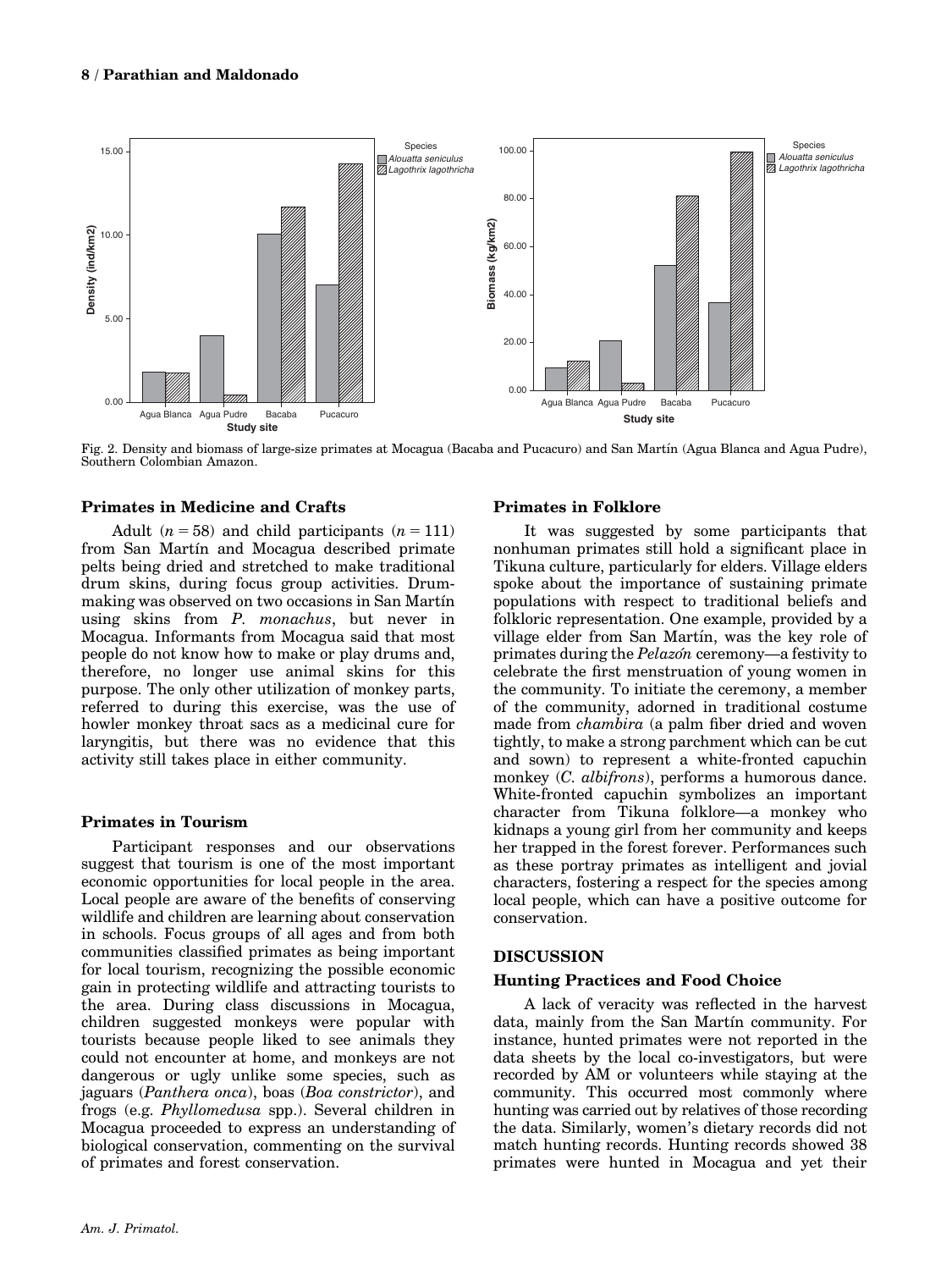consumption did not appear in the local dietary logs kept by women. These findings suggest that control systems ruled by kinship ties may reduce data reliability [Garcia & Lescuyer, 2008] and highlights the benefits of using a combination of methods. Conversations with local hunters confirmed that primates are still eaten on occasion, but people are more selective according to the perceived benefits of harvesting or conserving species. In Mocagua, women discussed how L. lagothricha was considered a prized protein source, but is no longer hunted owing to local decisions to protect the species for wildlife conservation and tourism.

Another factor influencing the harvest of primates is adaptations in people's daily activities. Participants from Mocagua suggested that fishing is favored above hunting nowadays, as it is less time consuming and less dangerous. Additionally, many elder participants felt that young people have lost their connection with the forest and are unwilling to learn how to hunt, as most are distracted by finding careers in tourism or commerce. Although it may be true that certain traditional activities have become less of a priority, many young people are beginning to take more of an interest in the conservation and management of the forest, as a result of being involved in research projects and through jobs in ecotourism. During the study, it became evident that school children in Mocagua are fostering a capacity for forest conservation through school lessons and contact with the local primate rescue center.

#### Local Perceptions of Primates

The community's decision to protect woolly monkeys appears to be having a powerful influence on the perceptions of people in Mocagua toward primates.

Although primates are still considered an important source of protein, consumption records were low. This may be explained by the suggestion that rare foods are considered more valuable than foods which are readily available [Mena et al., 2000]: meat was eaten less frequently than fish, and yet ranked higher in food choice. Alternatively, it may indicate a reluctance to eat primate meat with respect to the community's decision to sustain primate populations and benefit through alternative activities. A number of studies suggest local people have little interest in resource management and monitoring when introduced by external stakeholders [e.g. Poulsen & Luanglath, 2005, in Laos; van Rijsoort & Jinfeng, 2005, in China]. Locally driven resource management, on the other hand, creates a sense of autonomy amongst those involved, reflect in people's moralistic judgment, and their daily interactions and coexistence with other species.

Cultural adaptations and the loss of traditional beliefs also affect people's perceptions of animals. With

relation to food consumption, elders spoke of how deer (Mazama sp.) were once feared by their ancestors, according to their representation of demonic iconography in Tikuna folklore. People were afraid to eat deer meat, and yet during the study both grey and red deer were witnessed as popular food choices in both communities. Similarly, as one of the few remaining villages that still performs the  $Pelazo'n$ , the community of San Martín stands alone in considering primate meat an important offering in this ceremony.

Although it was suggested that people no longer know how to make drums in Mocagua, children and adults were able to categorize primate pelts as being the most suitable material for this purpose. Primate skins are acquired as a by-product of hunting; therefore, the absence of traditional drummaking could be explained as a consequence of the hunting ban. In fact, the only drums observed in Mocagua were made from synthetic materials bought from the nearby town of Leticia. In contrast, pelts from P. monachus were observed being used as drum skins in San Martín. It is also likely that few people keep primate pets in Mocagua as a result of the hunting ban. Pet-keeping usually takes place as a byproduct of hunting, i.e. offspring of mothers hunted for meat are taken back to the community to be reared [Peres, 1990, 1991], so less hunting reduces the opportunities to capture primate infants. These findings suggest that people in San Martín not only consider primates important for their meat, but primates are also fundamental for their use in traditional activities, such as crafts, ceremonies, and pet-keeping.

#### Limitations

The use of focus groups provided access to key individuals of various ages and backgrounds; however, two limitations were identified with this method. During focus group sessions, some participants were domineering, thereby minimizing contributions made by other individuals. This was especially true when working with mixed-sex/age groups of children, but owing to restrictions on staff availability and space these limitations were unpreventable. Activities took place in the school and typically consisted of boys and girls of various ages and abilities being taught in one classroom. It was noticed among adult focus groups that existing relationships between individuals caused some participants to self-censor remarks given in the presence of others. This was dealt with as best as possible by researchers intercepting particular individuals on occasion for one-to-one exchanges but, again, was largely unavoidable owing to cultural norms.

#### CONCLUSIONS

Bearing in mind that forest structure and soil fertility are homogenous in the southern part of ANP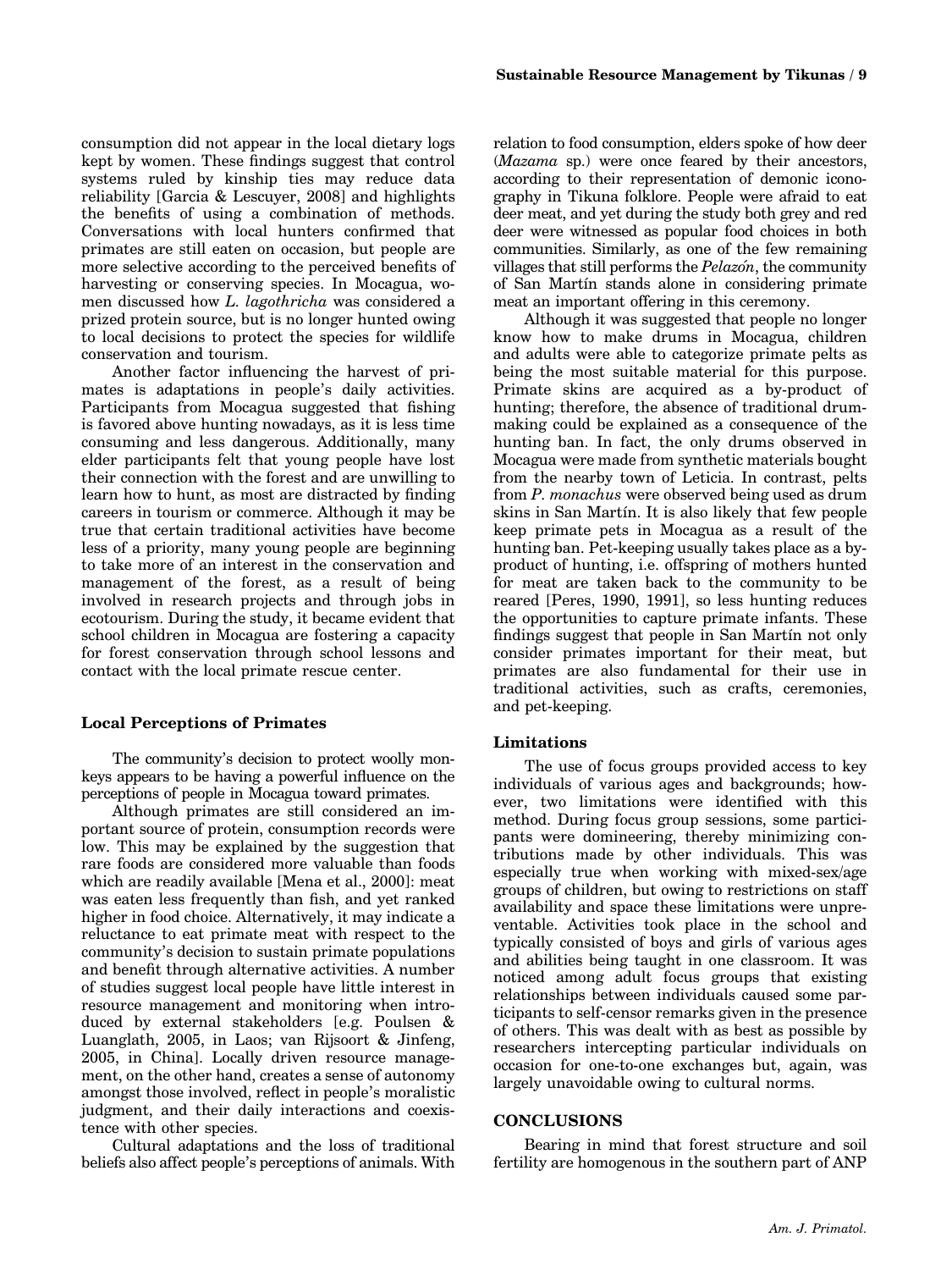[Rudas et al., 2005], our results suggest that hunting pressure seems to be the main cause for differences in primate biomass between Mocagua and San Martín. This argument is supported by historical data: elder hunters from both communities affirmed that woolly monkeys were common 30 years ago no more than 3 km from their communities, and atelines were more heavily targeted during the early 1900s, as they were used as bait for hunting big cats during the skin trade. This was also reported by Defler [1983] in the Mirití-Paraná, Colombian Amazon.

Mocagua's ban on hunting L. lagothricha has been applied for 6 years. Already, the total primate biomass in the vicinity of Mocagua is twice that of San Martín (398–199 kg/km<sup>2</sup>, respectively). Although the current time period is too short to assume the recovery of large-bodied primate populations as a direct result of the hunting ban, current density and biomass assessments in Mocagua indicate that primate groups are once again using an area of forest earlier unutilized owing to high hunting levels. When compared with earlier studies in the area, these indications also appear to be true. A 4-month study conducted by van Leijsen and Vleut [2005] in Mocagua in 2004, reported densities of L. lagothricha as  $3.2 \text{ ind/km}^2$ , whereas a 12-month study carried out 4 years later [Barrera et al., 2008] found L. lagothricha densities to have increased up to  $4.30\pm5.33$  ind/km<sup>2</sup>. Both studies employed line transect methods. This evidence supports the suggestion that selective hunting assists the success of largebodied primates [Cowlishaw & Dunbar, 2000; Peres, 1990, 1991].

The income resulting from protecting biodiversity often fails to ensure sufficient economic gain for local people [Garcia & Lescuyer, 2008]. Placing a hunting ban on L. lagothricha provides revenue for people from Mocagua through tourism. Additionally, 90% of the staff employed at the visitor's lodge and restaurant are from Mocagua [PNNA, 2006]. This has allowed people to make the transition from a traditional community dependent on forest resources to one economically supported by local tourism. San Martín's geographical location fails to provide these opportunities, as few alternative economic benefits are accessible.

This situation in Mocagua provides an example of short-term human–primate coexistence. Resources are being successfully managed, meeting the requirements of local people and assisting in the conservation of preferred prey species. However, cultural adaptation is occurring at a high rate in both communities. As traditional knowledge is lost and replaced, the values associated with wildlife utilization are transformed. The situation is volatile, influenced by numerous extrinsic and intrinsic factors prone to continuous change. Care needs to be taken, therefore, in the management and ongoing assessment of these resources, to ensure their longterm viability.

#### ACKNOWLEDGMENTS

Maldonado's research was part of a Ph.D. degree funded by a Russell E. Train fellowship (WWF-US), ORSAS (United Kingdom), and Rivett-Carnac Scholarship (United Kingdom). Her fieldwork at ANP from 2005 to 2008 was funded by Rainforest Concern, Rufford Small Grants, Royal Geographical Society, IPPL-Kilverstone Trust, OWW, The Monkey Sanctuary Trust, Reserve Life Support Ltd. (United Kingdom), and Tropenbos (Colombia). Fieldwork from 2008 to 2009 was funded by Rainforest Concern, ADI (UK), the Whitley Fund for Nature, and Oxford Brookes University. The study conducted by H. Parathian received funding from The Biosocial Society, The Parkes Foundation, The Wingate Scholarship, Oxford Brookes University, and Abbey Santander. We thank Mocagua and San Martín for their participation and allowing the inclusion of data in this publication, and ANP for granting a research license to conduct the investigation and providing the data for the preparation of Figure 1. Thanks to Dr. S. Bennett, the volunteer team, and the Colombian Park System for their continuous support, Dr C. M. Hill, Dr. A. Di Fiore, and three anonymous reviewers for their valuable suggestions for the improvement of this article, J. Thorn for proof-reading and the preparation of Figure 1, and Mauro Reyes for his contribution to Table II.

#### REFERENCES

- Alvard MS. 1994. Conservation by native peoples—prey choice in a depleted habitat. Human Nature 5:127–154.
- Barrera AV, Zambrano J, Stevenson PR. 2008. Diversity of regenerating plants and seed dispersal in two canopy trees from Colombian Amazon forests with different hunting pressure. International Journal of Tropical Biology 56: 1531–1542.
- Beebe J. 1995. Basic concepts and techniques of rural appraisal. Human Organization 54:42–51.
- Bennett SE. 2000. The status of the Piuri in Colombia—a brief overview. Bulletin of the IUCN/Birdlife/WPA Cracid Specialist Group 10:18–21.
- Bodmer RE, Puertas P. 2000. Community-based comanagement of wildlife in the Peruvian Amazon. In: Robinson JG, Bennett EL, editors. Hunting for sustainability in tropical forests. New York: Columbia University Press. p 393–409.
- Buckland S, Anderson D, Burnham K, Laake J. 2001. Distance sampling: estimating abundance of biological populations. Oxford: Oxford University Press. 432p.
- Collings P. 2009. Participant observation and phased assertion as research strategies in the Canadian Arctic. Field Methods 21:133–153.
- Cormier L, Urbani B. 2008. The ethnoprimatology of spider monkeys (Ateles spp.): from past to present. In: Campbell CJ, editor. Spider monkeys: behavior, ecology and evolution of the genus Ateles. New York: Cambridge University Press. p 378–403.
- Cowlishaw G, Dunbar R. 2000. Primate conservation biology. Chicago and London: The University of Chicago Press. 498p.
- Defler TR. 1983. Observaciones sobre los primates del bajo río Mirití-Paraná, Amazonas, Colombia. Lozania 46:1-13.